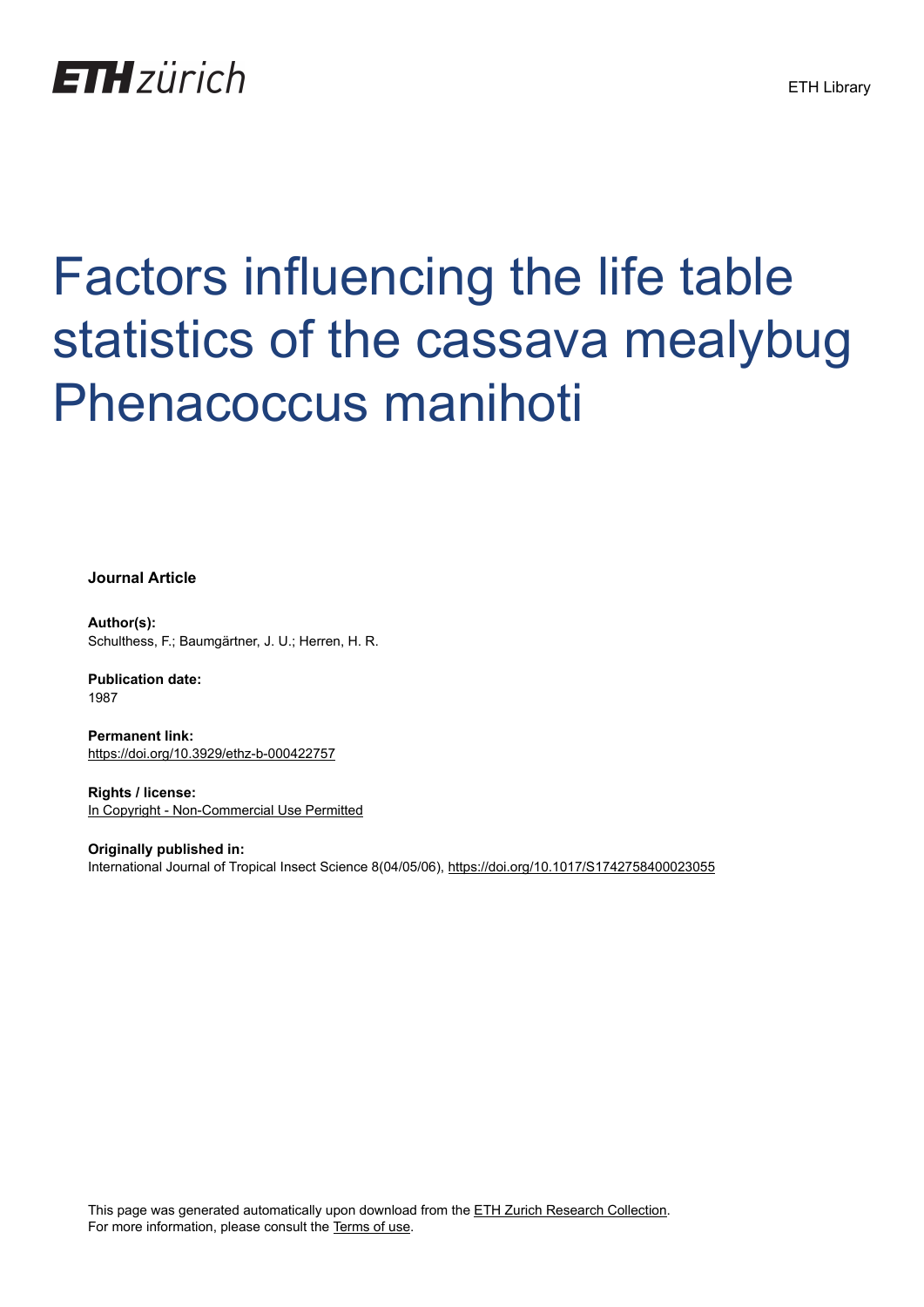## FACTORS INFLUENCING THE LIFE TABLE STATISTICS OF THE CASSAVA MEALYBUG *PHENACOCCUS MANIHOTI*

#### F. Schulthess<sup>i</sup>, J. U. Baumgärtner<sup>2</sup> and H. R. Herren<sup>i</sup>

'International Institute of Tropical Agriculture, Oyo Road, PMB 5320, Ibadan Nigeria; 'Institute of Phytomedicine, Swiss Federal Institute of Technology, 8092 Zurich, Switzerland

#### *(Received* 27 *November* 1986)

Abstract—Detailed age-specific life table studies were carried out under controlled conditions to measure the effect of temperature, leaf quality (= age), variety and plant drought stress on net production rate  $(R_0)$ , intrinsic rate of increase  $(r_m)$  and generation time (G) of *Phenacoccus manihoti* Mat.-Ferr. in order to explain changes in population densities observed in the field. The developmental threshold calculated from our data the adult stage. Mealybugs reared on leaves of different ages showed little differences in  $r_m$ , and the higher occurrence of P. manihoti on plant tips and oldest leaves could not be explained with better nutritive value could explain differences in results published by other authors. Plant drought stress had little influence on the life table statistics, but rainfall is assumed to be a determinant factor in the dynamics of the mealybug.

*Key Words:* Age-specific life tables, temperature, leaf quality, variety, plant drought stress

Résumé—Des études visant à établir une table de survie détaillée par catégories d'âge ont été menées en<br>environnement contrôlé afin d'évaluer l'impact de la température, de la qualité du feuillage (âge), de la<br>variété et  $(r_m)$  et la durée des générations (G) de *Phenacoccus manihoti* Mat.-Ferr. Ces expériences permettent d'expliquer l'évolution de la densité des populations d'insectes telle qu'on peut l'observer en milieu réel. Le seuil de développement calculé à partir de nos données est de 14,7°C, et correspond aux résultats déjà<br>publiés par plusieurs scientifiques. A 35°C, toutes les cochenilles meurent avant d'avoir atteint l'âge adulte.<br>Les

*Mots Cléfs:* Tables de survie par catégories d'âge, température, qualité du feuillage, variété, contraintes hydriques

importance of the cassava mealybug, Phenacoccus manihoti Mat.-Ferr. (Hom., Pseudococcidae), as a *manihoti* Mat.-Ferr. (Hom., Pseudococcidae), as a **MATERIALS AND METHODS** pest in Africa's cassava fields. In addition he presents not only the results of biological control work, but recognizes also the importance of basic ecological Five factors are recognized to be important for studies in the cassava cropping system. For such the cassava mealybug life system: temperature, air studies the systems approach provides the necessary humidity, leaf quality, variety and drought stress. Air theoretical background for the work on the popu- humidity is treated elsewhere (Le Rü and Fabres, lation dynamics of P. manihoti and yield formation of  $1986$ ) and is therefore omitted in the experimental its host plant. This paper focuses on the dynamics of part of this work. For each of the remaining factors P. manihoti and presents age-specific life tables for several levels are chosen which represent the experidifferent ecological situations characterized by vari- mental conditions for the life table studies. Experious factors. These life tables provide an under- ment A evaluates the temperature influence, B refers standing of how various biotic and abiotic factors to leaf quality studies, C considers varietal influences, change pest population densities in the field; an and D explores the influence of drought stress at change pest population densities in the field; an and D explores the influence of drought stress at understanding essential for creating optimal rearing different temperature levels.

INTRODUCTION conditions for the cassava mealybug and building H. R. Herren (this Issue) gives an overview on the population models (Gutierrez et al., this Issue).

#### **Experimental** procedures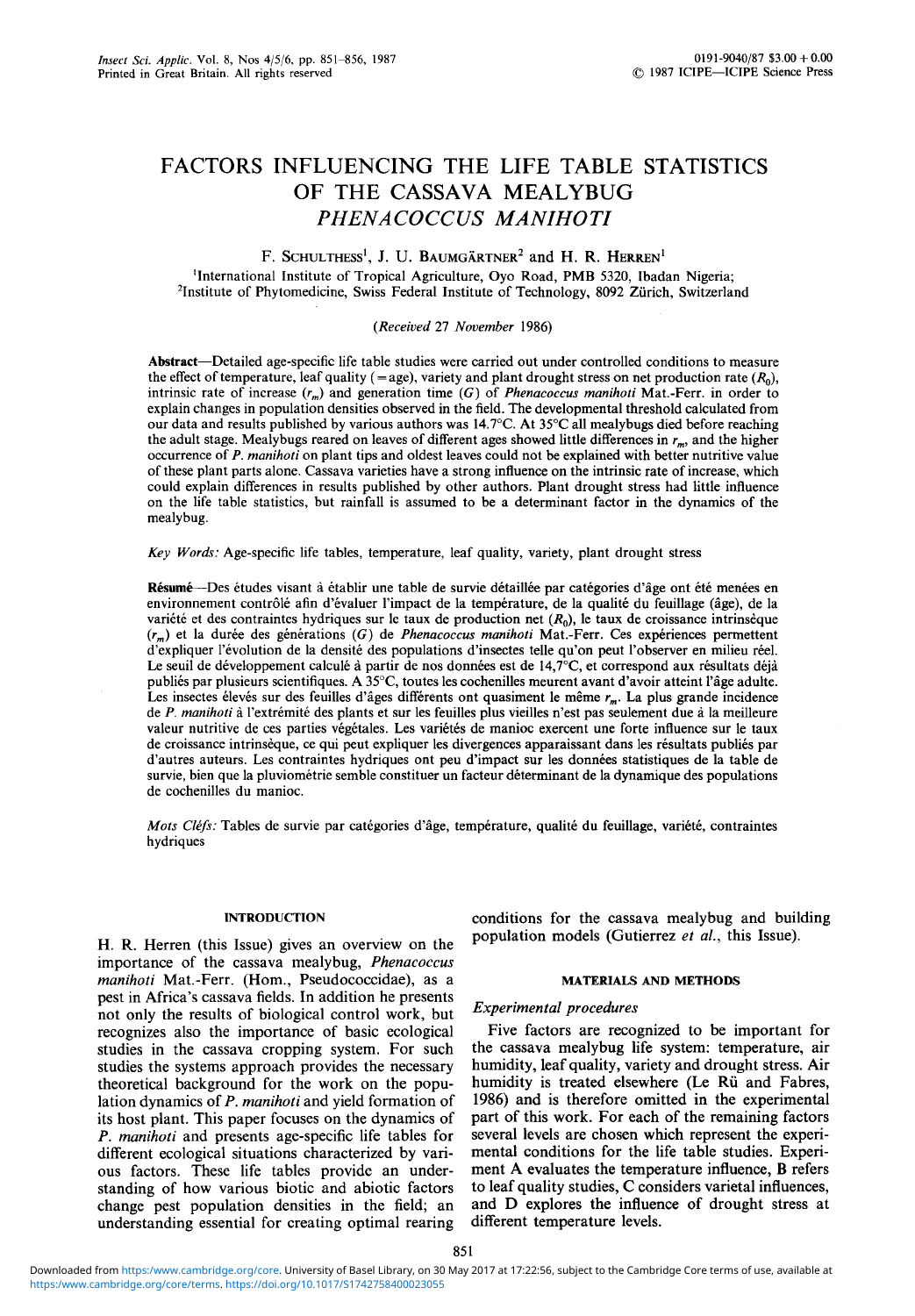For each experiment except B, preovipositing females were kept on potted plants at about 28°C. One week after oviposition started, all egg sacs were removed. Twenty-four hr later, newly laid eggs were collected and transferred to 10 clip cages attached to leaves of potted plants and kept under controlled conditions. Each cage contained 10 to 15 eggs, the development of which was observed daily. Emerged crawlers (40 for each temperature level in A and D, 32 for each level in experiment C) were transferred to other clip cages and kept individually or in pairs (C). In daily observations time of moulting and survivor- ship among immature stages were determined. The remaining eggs were further observed for more de- tailed hatchability studies. In experiment B the eggs were first transferred to Petri dishes that contained two filter papers, a dry one on the bottom and one that was kept constantly humid under the cover. A total of 240 newly moulted crawlers were transferred from this rearing unit to leaf lobes and growing tips in 80 similarly prepared Petri dishes (20 per level). To facilitate observations only two folded leaves of about 10 mm were left on a tip. Thus each Petri dish contained three lobes or three tips with one individual on each. Lobes and tips were replaced every 2 days. After the crawlers had moulted to the second instar, 30 individuals per level were observed as in the above experiment. In all the experiments, ovisacs were removed daily after ovipositing started and eggs were counted under the binocular to determine age-specific fecundity and survivorship.

*Thermal conditions.* Five levels were used to evaluate the influence of temperature: 20, 24, 28, 32 and 35°C. The relative air humidity could not be controlled satisfactorily and ranged between 65 and 95%. The variety used in this experiment was TMS 30572. The plants were watered three times in 10 days.

*Leaf quality.* To investigate the development of *P. manihoti* on different plant parts, four different qualities of leaves were considered in this experiment. As a surrogate for leaf quality the position of the leaf in the plant, which determines its age, was used. Thus, the levels of the factor leaf quality consisted of oldest, medium, and youngest leaves and tips, of the variety TMS 30572. The temperature used in this experiment was 28°C.

*Variety.* The monitoring of pest populations every 2 weeks showed higher densities on local varieties than on improved IITA varieties (Hammond *et al.,* this issue). To study the varietal influence on the development of *P. manihoti,* two fast-growing leafy IITA varieties, i.e., TMS 30572 (bitter) and TMS 91934 (bitter), and three local varieties, i.e., the early branching cultivar Ege dudu (bitter), Odongbo (bitter), and Isunikankiyan (sweet), which produce low leaf area indices, were chosen. The constant temperature used during this experiment was 28°C.

*Drought stress and temperature.* Outbreaks of *P. manihoti* during the dry season in the absence of natural enemies could be related to two factors, i.e., the absence of the rain as a natural control factor and favourable changes in the physiology of the plant under drought stress that increase the nutritional value of the food (Fabres, 1981; Fabres and Le Ru, 1986). To separate these two factors, potted plants

watered only once in 10 days were kept under different constant temperatures (20, 24, 28, 32 and 35°C) and compared with plants watered three times in 10 days. In addition, the surface temperature of five leaves was measured with a thermocouple in both treatments and under each constant temperature 30 times during 3 days.

#### *Statistical analysis*

*Temperature-dependent development and physiological time.* The inverse of the duration in days *(R)* from egg to egg in experiment A was plotted against the rearing temperature  $(T; Fig. 1)$ . In addition data reported in the literature were also considered (Fabres and Boussiengue, 1981; Le Rii and Fabres, 1986). Two different models were used for describing this relationship. Following Campbell *et al.* (1974), the model

$$
R(T) = a + b \times T
$$
 [A]

was used for the linear range of the relationship. Consequently the regression line cuts the abscissa at the temperature threshold  $(T_0)$  whereas the reciprocal of the slope *(b)* is the thermal constant *K,* i.e. the number of degree days to complete the pre- reproductive phase. This model enables the definition of physiological time in units of degree days (Gilbert *et al.*, 1976). For the whole temperature range permitting development (Fig. 1), however, the non-linear polynomial model of Harcourt and Yee (1982) was used.

$$
R(T) = a_0 + a_1 \times T + a_2 \times T^2 + a_3 \times T^3
$$
 [B]

According to this non-linear model, physiological time is expressed as a proportion of pre-reproductive development (Stinner *et al.,* 1974).

*Life table analysis.* Figure 2 shows development of immature stages, age-specific fecundity and sur- vivorship for the non-stress treatment at 28°C. For this experiment and all remaining life tables, the summary statistics  $R_0$  (net reproductive rate),  $r_m$ (intrinsic rate of increase) and *G* (generation time) were calculated after Birch (1948) with an algorithm provided by A. P. Gutierrez (pers. commun). The statistics as affected by temperatures are presented in Fig. 3. The time is expressed in both days and degree-days. For the discussion, however, only days were used to facilitate comparison with the literature. Additionally,  $r_m$  is used to compare the factor temperature with corresponding data reported elsewhere (Fig. 4). The influence of the leaf quality and variety factors is shown in Tables 1 and 2; a comparison of the same statistics for insects reared on stressed and non-stressed plants is presented in Table 3.

#### **RESULTS**

#### *Threshold estimation and developmental rate*

The relationship between *P. manihoti* development and temperature is shown in Fig. 3. The rate of development was linear between 20 and 27.5°C (model A, Gilbert *et al.,* 1976). At 28°C the devel- opmental rate *(R)* began to depart from linearity and declined at 32°C. No development occurred at 35°C where all nymphs died before reaching the pre-<br>ovipositing adult stage. The calculated developmental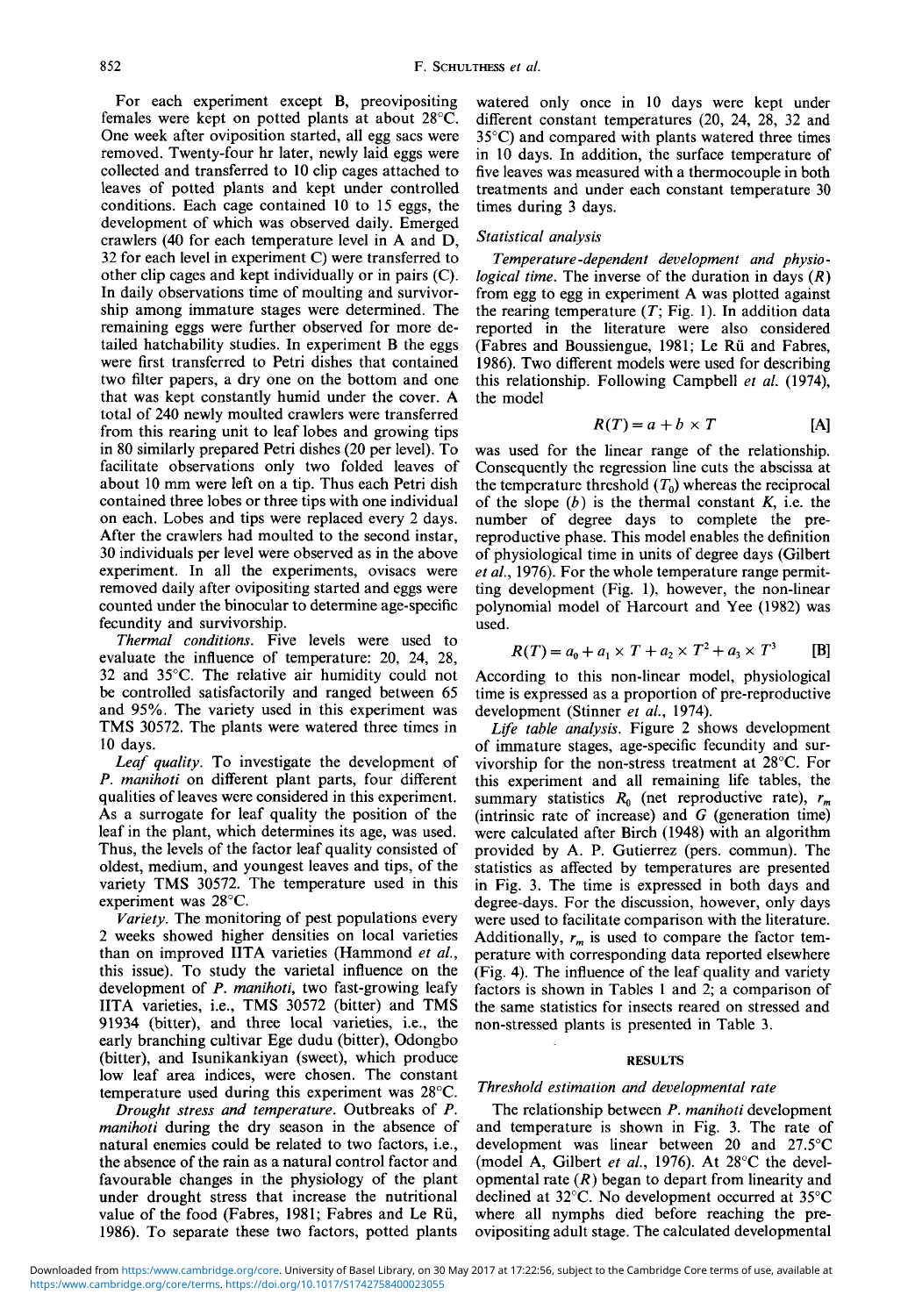

Fig. 1. The developmental rate for pre-reproductive life stages of *Phenacoccus manihoti* as a function of temperature. Two models (A, B) are used to describe this relationship and are discussed in the text.

threshold in model A, i.e., where *R* equals zero, was 14.7 $\mathrm{C}$  and the thermal constant *K*, i.e., the number of degree-days to complete the pre-reproductive phase, was 312.5. Hence, the non-linear polynomial model (model B) after Harcourt and Yee (1982) was used to predict the development of *P. manihoti* between the calculated lower developmental threshold  $(T_0)$  and 35°C. The observed data points fitted the prediction curve satisfactorily. The equations for both functions are presented in Fig. 2.

*Net reproduction rate.* Several authors observed highest  $R_0$  between 20 and 24°C (Lema and Herren, 1985; Fabres and Le Rü, 1986; Nsiame She, 1986). In our experiment, *Ro* was highest at 28°C and decreased rapidly afterwards to zero at 35°C (Fig. 3). At this extreme temperature all nymphs died before reaching the preovipositing stage and no life table statistics could be calculated. The highest reproduction rate was in the range of those reported by Le Rü and Fabres (1986) but was substantially lower than those calculated by Lema and Herren (1985) and Nsiame She (1986), who used a sweet variety (TMS 3001) in their experiments.

*Generation time.* The mean generation time (G) in days decreased from 81 days at 20°C to 35 days at 32°C. At 20°C *G* was considerably higher than re-



Fig. 2. Development time of immature stages  $(EGG =$ eggs; L1, L2, L3 = larvae and nymphs;  $PREOVI = pre$ reproductive adult stage), age-specific fecundity rate  $(m<sub>r</sub>)$ and survivorship *(lx)* of *Phenacoccus manihoti* at 28°C.

ported by other authors (Le Rii and Fabres, 1986; Lema and Herren, 1985; Nsiame She, 1986) but was

similar in the medium and upper temperature range.<br>*Intrinsic rate of increase*. Figure 4 shows a com-<br>parison of  $r_m$  values published by different authors. In our experiments  $r_m$  calculated on a day basis reached a maximum of 0.18 at 28°C and decreased afterwards to 0.12 at 32°C. Lema and Herren (1985) and Nsiame She (1986) reported optimum  $r_m$  values that remained on a similar level between 28 and 32.5°C. In the experiments of Le Rii and Fabres (1986) the highest *rm,* 0.214, was reached at 30°C. It should be noted that Le Rii and Fabres (1986) used an approximation of  $r_m(r_c)$  which proved to be strongly correlated with the *rm* (Le Rii and Papierok, 1986). In our and Lema and Herren's (1985) experiments, no oviposition was observed at 35 and 34°C, respectively, whereas Nsiame She (1986) obtained a still considerably high *rm* of 0.104 at 34°C.

#### *Influence of leaf quality on the life table statistics*

Studies on the within-plant distribution of *P. manihoti* showed a higher aggregation on the oldest leaves and the growing tips. A similar distribution was observed for aphids and attributed to the higher nutritive value of these plant parts (Kennedy, 1958). The life table studies on *P. manihoti* reared on leaves of different ages and tips, however, resulted in a highest  $r_m$  for oldest leaves, but lowest for tips (Table 1). Generally, the differences between the *rm* values were small and  $r_m$  ranged from 0.1715 to 0.1774. The net reproduction rates were between 230.9 on the oldest leaves and 329 on the medium leaves; the low  $R_0$  on the oldest leaves was compensated for by the shortest generation time observed in these experiments. As opposed to the above experi- ments, mealybugs in these studies were reared on detached leaf lobes. But this procedure did not appear to affect  $r_m$  to a great extent.

#### *Varietal influence*

Table 2 presents the life table statistics of *P. manihoti* reared on different varieties. Generally, the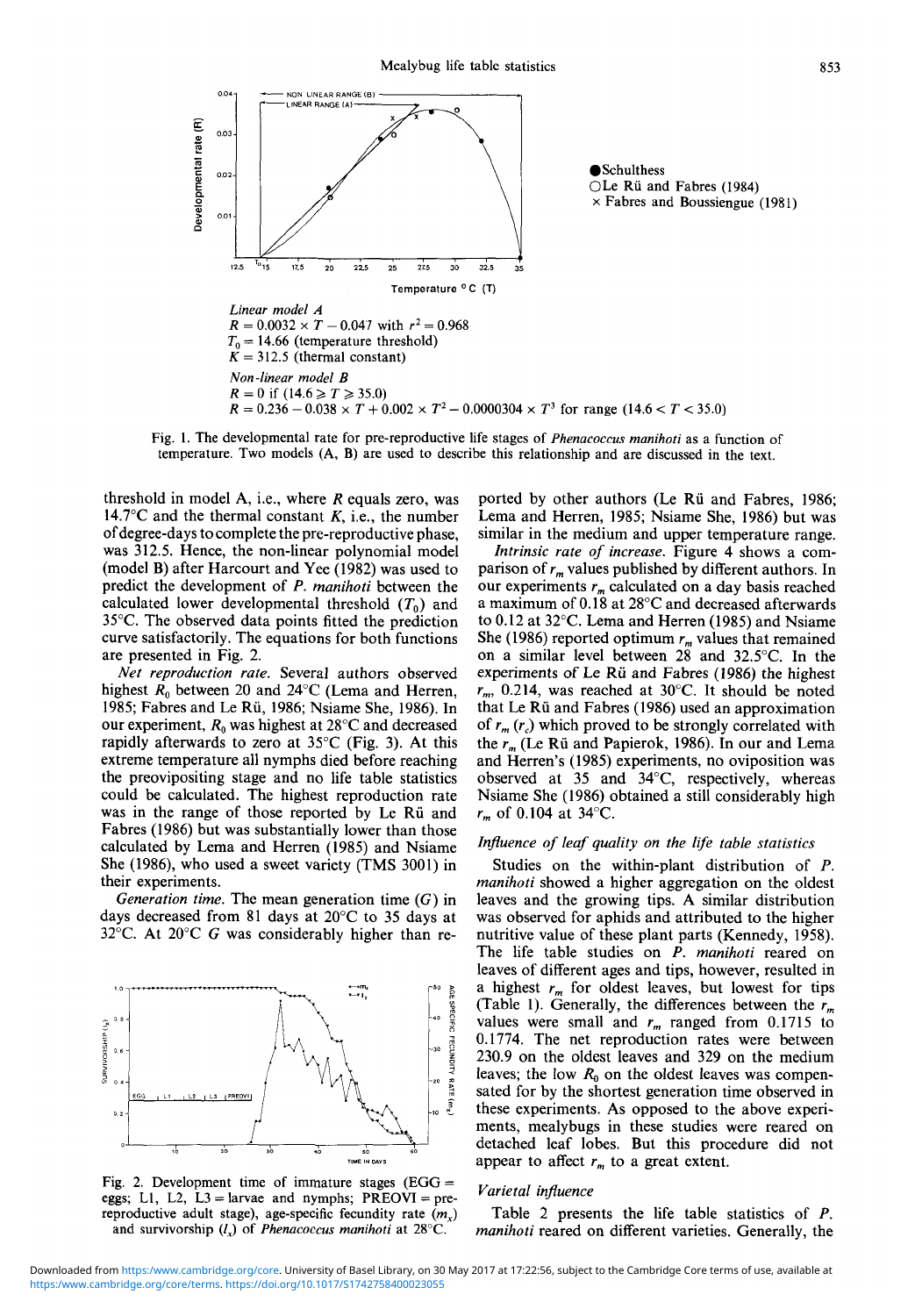

Fig. 3. Net reproduction rate  $(R_0)$ , intrinsic rate of increase  $(r_m)$  and generation time (G) for *Phenacoccus manihoti* as a function of temperature with time expressed in days *(d)* and degree-days *(dd).*



Fig. 4. Intrinsic rate of increase  $(r_m)$  as a function of temperature for *P. manihoti* published by different authors.

Table 1. Influence of leaf quality on the life table statistics of *Phenacoccus manihoti*

| Leaf quality  | $r_n$  | $R_{n}$ | G     |  |  |  |  |
|---------------|--------|---------|-------|--|--|--|--|
| Old leaf      | 0.1774 | 230.93  | 31.87 |  |  |  |  |
| Medium leaf   | 0.1724 | 329.23  | 35.03 |  |  |  |  |
| Youngest leaf | 0.1740 | 323.75  | 34.92 |  |  |  |  |
| Growing tip   | 0.1715 | 273.73  | 34.22 |  |  |  |  |

variety had a greater influence than the leaf quali-<br>ty.The  $r_m$  ranged from 0.157 on TMS 91934 to 0.174 on the local variety Ege dudu, which also had the second highest net reproductive rate and the shortest generation time. The widely distributed local variety Odongbo, however, had the second lowest  $r_m$  observed in these experiments. Mealybugs reared on the sweet variety Isunikankiyan had the highest *R^* but also the longest generation time.



Fig. 5. Differences in leaf temperature on stressed (Ts) and non-stressed (Tns) plants as a function of Ts in consecutive measurements.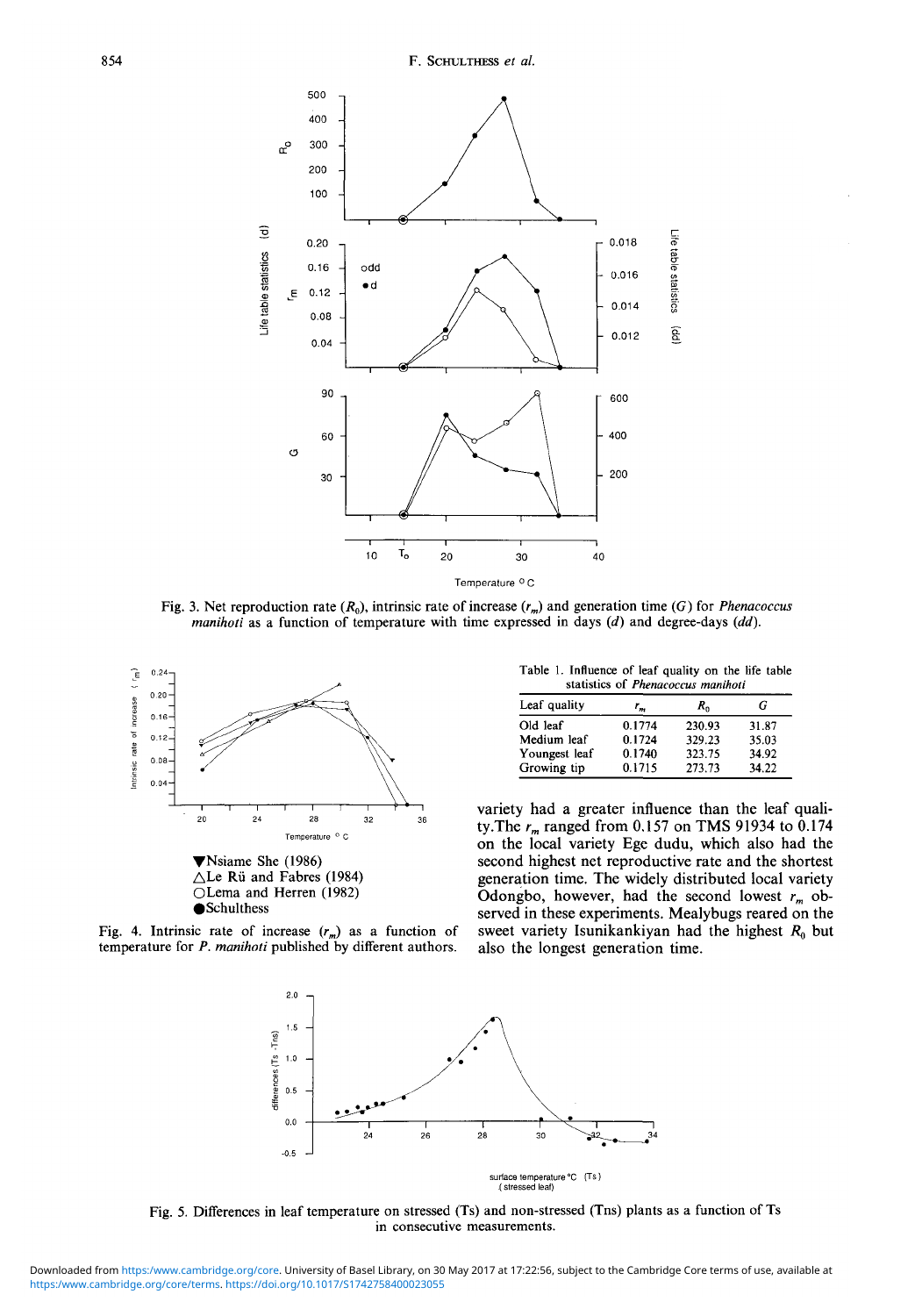Table 2. Influence of the cassava variety on the life table statistics of *Phenacoccus manihoti*

| Variety                                   | r <sub>m</sub> | $R_{0}$ |       |  |
|-------------------------------------------|----------------|---------|-------|--|
| 91934 (bitter, improved, resistant)       | 0.1573         | 357.44  | 39.80 |  |
| ODONGBO (bitter, local, susceptible)      | 0.1612         | 356.19  | 38.27 |  |
| ISUNIKANKYIAN (sweet, local, susceptible) | 0.1636         | 467.91  | 40.21 |  |
| 30572 (bitter, improved, susceptible)     | 0.1641         | 358.19  | 37.79 |  |
| EGE DUDU (bitter, local, susceptible)     | 0.1704         | 414.68  | 37.67 |  |

### *Influence of drought stress*

Table 3 shows the life table statistics from the stress and non-stress experiments at different constant tem-<br>peratures. Generally, the calculated  $r_m$  and  $R_0$  values tended to be higher on stressed plants, the differences, however, were very small in comparison to those found by Fabres and Le Rii (1986) in a similar experiment. The biggest differences in  $R_0$  and G were found at the lowest and the highest temperature levels; at 35°C eggs were laid only on stressed plants.<br>The measurement of leaf temperature showed in-<br>creasing differences between stressed and non-<br>stressed plants as  $T_s$  increased. Daily mean difference reached a maximum of 1.6 $\rm ^{\circ}C$  at a  $T_s$  of 28.5 $\rm ^{\circ}C$  and then decreased. At the higher  $T_s$  range (30–34°C) the temperature on stressed leaves was lower than on non-stressed.

#### **DISCUSSION**

The temperature threshold at 14.7°C, calculated from the linear relationship in Fig. 2, was  $10^{\circ}$  higher than the value found by Nsiame She (1986). How- ever, Nsiame She used the entire temperature range from 20 to 34°C to describe the *R-T* relationship, which started to deviate from linearity at 27°C. The  $T_0$  of 14.7°C is also in the range of the value found for the host plant (13.0°C; Keating and Evenson, 1979), the cassava green mite *Mononychellus tanajoa* (Bondar) *sensu lato* (14.4°C; Yaninek, this Issue), and the parasitic wasp *Epidinocarsis lopezi* (De Santis)  $(15.4^{\circ}C;$  Löhr, pers. commun.) and will be used in further studies on the dynamics of *P. manihoti.*

There are differences in *G* and *R*<sub>0</sub> according to leaf quality, but *r*<sub>*m*</sub> does not differ greatly. As expected, other factors not considered here are more important for explaining the within-plant distribution. Field observations confirm the results of the study by Fabres and Le Rü (1986) who found that the move-<br>ment of mealybugs within the plant and between the ground and the plant must also be taken into account. In addition mortality factors like natural enemies and wind could act differently on different strata of the plant and thereby change the distribution.

As shown in Table 2, the cassava variety influenced the development of *P. manihoti* population growth to a greater extent than did age  $($  = quality) of plant parts. This could explain the different life table statistics published by other authors (Fig. 3). Thus, Lema and Herren (1985) and Nsiame She (1986). reported considerably higher *R^* and lower *G* values for *P. manihoti* reared on the sweet variety TMS 3001. Yaninek (this issue) also found the highest fecundity for *M. tanajoa* reared on the sweet variety Isunikankiyan. This could indicate an antibiotic effect of the cyanide content in the "bitter" cassava leaves. However, further research is needed to confirm this conclusion. On the other hand, the relatively low  $r_m$  value found on the popular local variety Odongbo is in opposition to the development of considerably higher mealybug densities in the field on this cultivar as observed by Schulthess (un-<br>published data) and Hammond *et al.* (this issue).<br>Thus, further studies on host-plant-pest and host-<br>plant-natural enemies interaction are needed to ex-<br>plain these differe densities.

Plant drought stress mainly influenced the net reproduction rates and had little effect on  $r_m$  and G in the medium temperature range where the differences in the life table statistics can mainly be explained with differences in leaf temperature. At 20 and 35°C, however, the leaf temperatures in both treatments were nearly the same and the differences in *rm* were high, which may point to a change of the nutritive value of the phloem sap if stress is applied under these extreme temperatures. In general, daily average temperatures in Nigeria's cassava growing areas are rarely outside the range of 24-30°C. For this temperature range differences in the life table statistics due to drought stress are rather small and, hence, are unlikely to explain mealybug outbreaks in the dry season. Additional factors not discussed in this work appear more important for reducing densi- ties during the rainy season. Among them is the mechanical effect of the rain (Fabres, 1981) and the incidence of entomophagous fungi (Le Rii, 1986), while air humidity has little influence (Le Rii and Fabres, 1986).

Table 3. Comparison of the life table statistics of *Phenacoccus manihoti* reared on stressed and non-stressed plants

| <b>Statistics</b> |                | Treatment      |                |                |                |                |                |               |          |              |
|-------------------|----------------|----------------|----------------|----------------|----------------|----------------|----------------|---------------|----------|--------------|
|                   | $20^{\circ}$ C |                | $24^{\circ}$ C |                | $28^{\circ}$ C |                | $32^{\circ}$ C |               | 35°C     |              |
|                   | ns             |                | ns             |                | ns             |                | ns             |               | ns       |              |
| $R_0$             | 147.2<br>0.062 | 200.5<br>0.075 | 344.0<br>0.151 | 388.4<br>0.157 | 485.7<br>0.183 | 546.6<br>0.187 | 70.0<br>0.123  | 88.9<br>0.127 | no       | 6.7<br>0.052 |
| $r_m$<br>G        | 82.2           | 73.3           | 40.8           | 40.1           | 36.5           | 34.3           | 35.4           | 36.3          | no<br>no | 37.4         |

 $no = no$  oviposition.